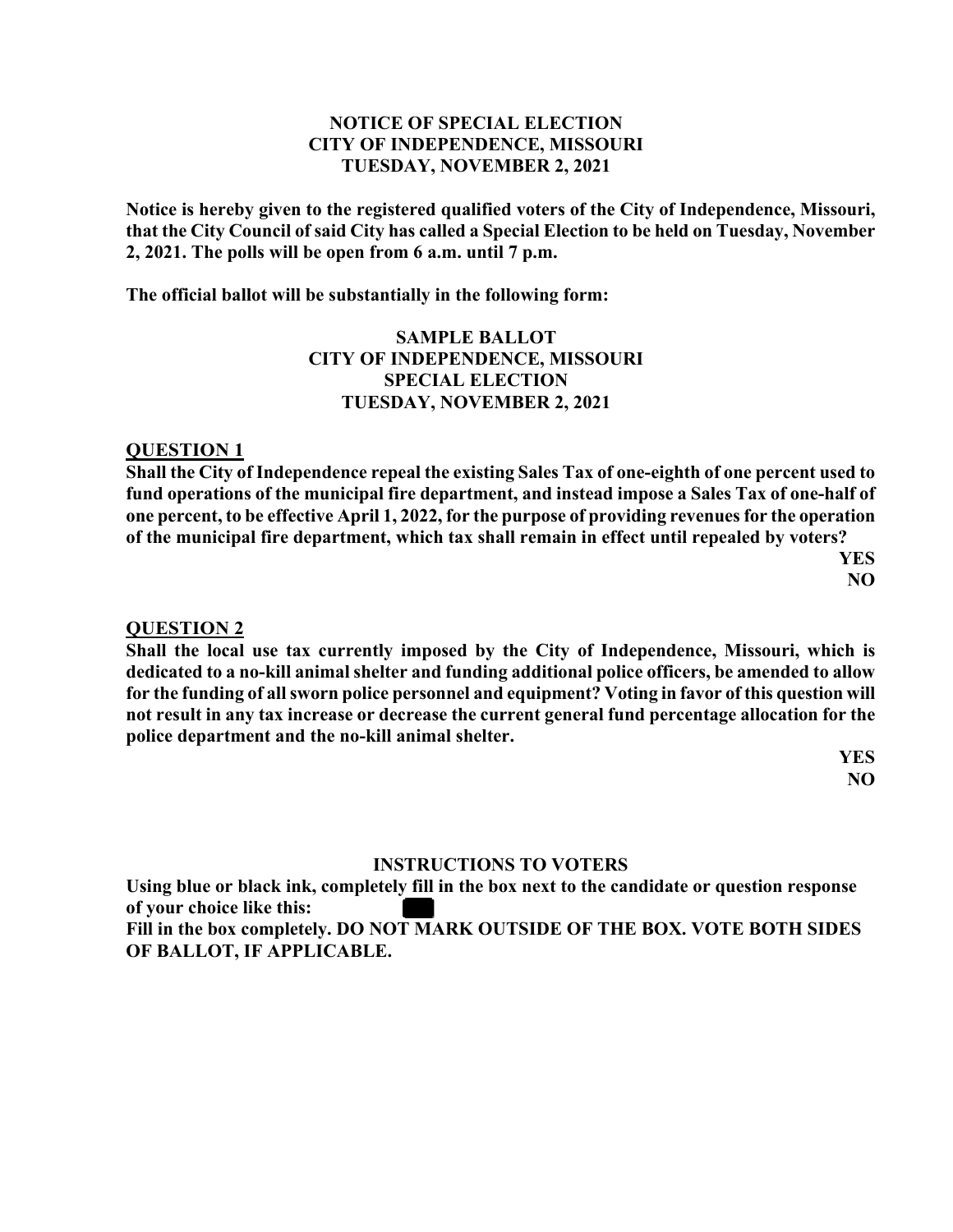**The following is a list of the polling (voting) locations:** 

| Pcts                                                        | <b>Name</b>                                                                                                                                                                          | <b>Address</b>                                                                                                    |
|-------------------------------------------------------------|--------------------------------------------------------------------------------------------------------------------------------------------------------------------------------------|-------------------------------------------------------------------------------------------------------------------|
|                                                             | <b>BLUE TOWNSHIP</b><br><b>SUB-DISTRICT 1</b>                                                                                                                                        |                                                                                                                   |
| 1,2,4<br>$\overline{\mathbf{3}}$                            | Van Horn High School<br><b>Maywood Baptist Church</b>                                                                                                                                | 1109 S Arlington Ave<br>10505 E Winner Rd                                                                         |
|                                                             | <b>BLUE TOWNSHIP</b><br><b>SUB-DISTRICT 2</b>                                                                                                                                        |                                                                                                                   |
| 1,2<br>3,4<br>5,6,7                                         | William Chrisman High School<br><b>Church of Jesus Christ NJRB</b><br><b>Sermon Center</b>                                                                                           | 1223 N Noland Rd<br>1527 E US Highway 24<br>201 N Dodgion St                                                      |
|                                                             | <b>BLUE TOWNSHIP</b><br><b>SUB-DISTRICT 3</b>                                                                                                                                        |                                                                                                                   |
| 1,2,3<br>4,5                                                | <b>James Bridger Middle School</b><br><b>Blue Hills Elementary</b>                                                                                                                   | 18200 E State Route 78<br>1911 N Blue Mills Rd                                                                    |
|                                                             | <b>BLUE TOWNSHIP</b><br><b>SUB-DISTRICT 4</b>                                                                                                                                        |                                                                                                                   |
| $\boldsymbol{2}$<br>3,4<br>$5\overline{)}$<br>6,7<br>8,9,10 | <b>William Chrisman High School</b><br><b>North Independence Library</b><br><b>Independence Masonic Temple</b><br><b>Trails West Library</b><br><b>Thomas Hart Benton Elementary</b> | 1223 N Noland Rd<br>317 W US Highway 24<br><b>120 S Pleasant St</b><br>11401 E 23rd St<br><b>429 S Leslie Ave</b> |
|                                                             | <b>BLUE TOWNSHIP</b><br><b>SUB-DISTRICT 5</b>                                                                                                                                        |                                                                                                                   |
| 1,2<br>3,4<br>5<br>6,7,8<br>$\boldsymbol{9}$                | <b>North Rock Creek Korte Elementary</b><br><b>Nowlin Middle School</b><br><b>Living Hope Restoration Branch</b><br><b>Truman High School</b><br><b>Midwest Genealogy Center</b>     | 2437 S Hardy Ave<br>2800 S Hardy Ave<br>2425 S Crysler Ave<br>3301 S Noland Rd<br>3440 S Lees Summit Rd           |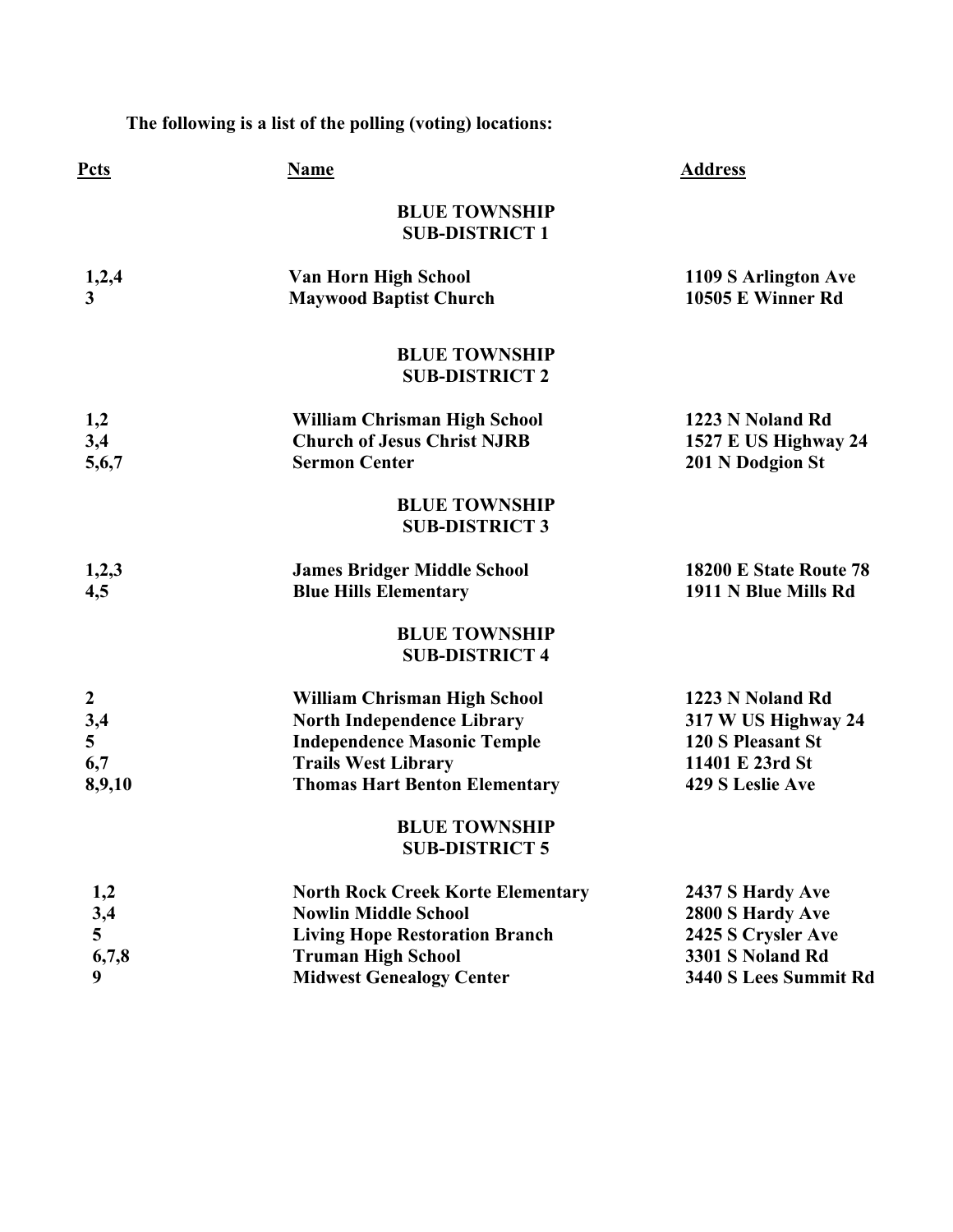# **BLUE TOWNSHIP SUB-DISTRICT 6**

| $\mathbf{1}$   | <b>Hanthorn School</b>                                       | 1511 Kings Hwy             |
|----------------|--------------------------------------------------------------|----------------------------|
| 2,3            | <b>George Caleb Bingham Middle School</b>                    | 1716 S Speck Rd            |
| 4,5            | <b>Blackburn Elementary</b>                                  | <b>17302 E R D Mize Rd</b> |
| 6,7            | <b>East Side Church</b>                                      | 19901 E State Route 78     |
|                | <b>BLUE TOWNSHIP</b><br><b>SUB-DISTRICT 7</b>                |                            |
| 1,2            | <b>Life Connection Church</b>                                | 3883 Blue Ridge Blvd       |
| 3,4            | <b>Christ United Methodist Church</b>                        | 14506 E 39th St            |
| 5,9            | <b>St Paul's Lutheran Church</b>                             | 17200 E 39th St            |
| 6,7,8          | The Gathering Baptist Church at Noland Road 4505 S Noland Rd |                            |
|                | <b>BLUE TOWNSHIP</b><br><b>SUB-DISTRICT 8</b>                |                            |
| 1,3,4          | <b>Glendale Elementary</b>                                   | 2611 S Lees Summit Rd      |
| $\overline{2}$ | <b>Pioneer Ridge Middle School</b>                           | 1656 S Speck Rd            |
| 5,6            | <b>Midwest Genealogy Center</b>                              | 3440 S Lees Summit Rd      |
| 7,8            | <b>Country Meadows Baptist Church</b>                        | 4901 Lees Summit Rd        |
|                | <b>FORT OSAGE TOWNSHIP</b>                                   |                            |
| 1,2            | <b>Indian Trails Elementary</b>                              | 24300 E Bundschu Rd        |
|                | <b>PRAIRIE TOWNSHIP</b>                                      |                            |
| $\mathbf{1}$   | <b>First Baptist Church - Blue Springs</b>                   | 4500 Little Blue Pkwy      |
|                | <b>SNI-A-BAR TOWNSHIP</b>                                    |                            |
| 1,2,3          | <b>First Baptist Church - Blue Springs</b>                   | 4500 Little Blue Pkwy      |
| 4,5,6,7        | <b>Paul Kinder Middle School</b>                             | 3930 NW R D Mize Rd        |

**(Only those who live within the City of Independence may vote in this city election.)**